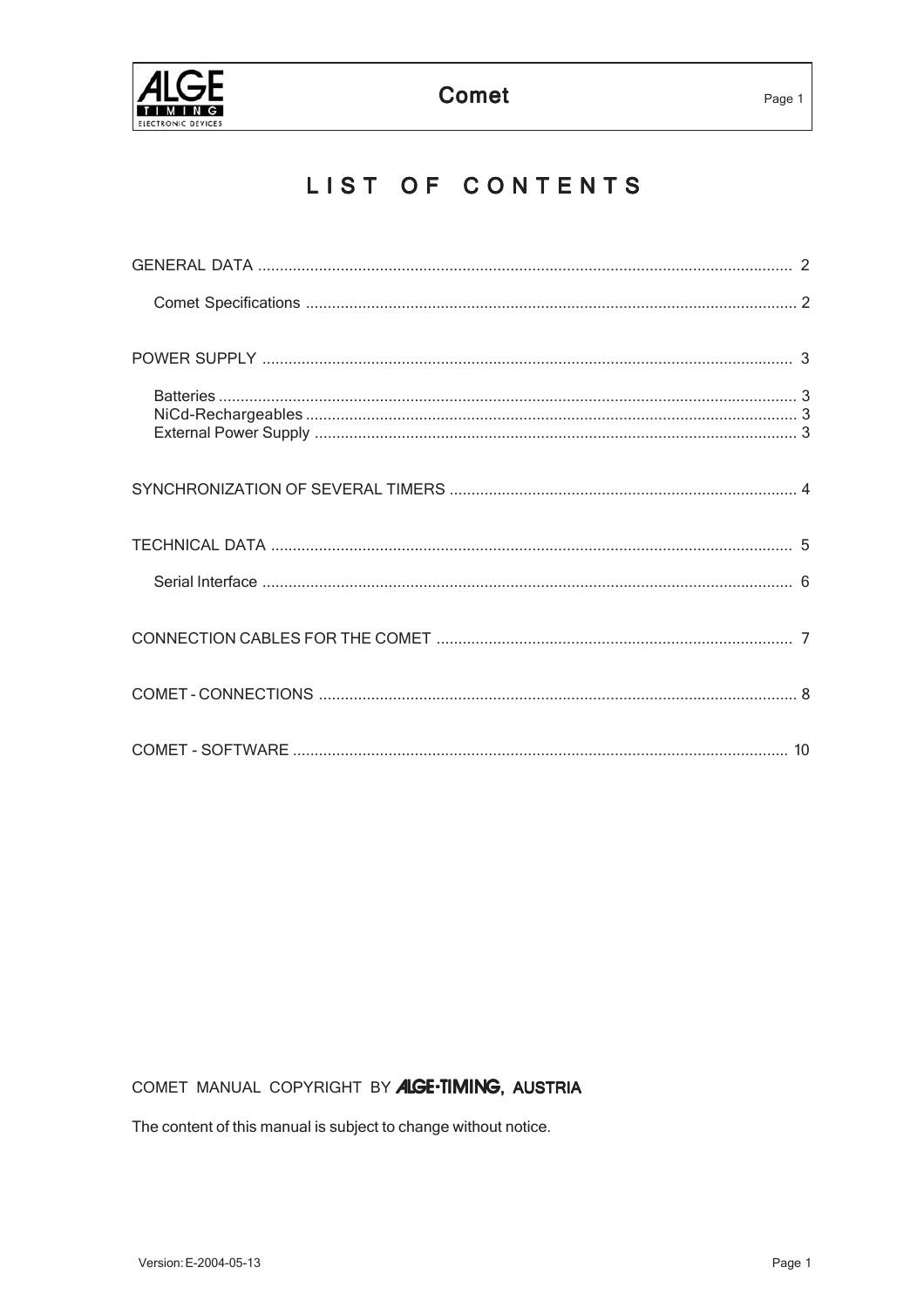

# GENERAL

The Comet is a computer, used to measure, store and transfer data.

# **Comet Specifications:**

- Storage for 950 times (expandable up to 4000) including start number
- Selectable timing precision: 1 sec. to 1/1000 sec.
- 4 time-channels
- 1 set of plugs to synchronize or start the Comet
- Battery-buffered RAM
- 2 photocell sockets
- RS 232 interface for computer connection (e.g. ALGE 8001)
- Simple operating (instructions through display)
- Flexible programming

The Comet can measure and store times and speeds and is able to transfer stored data to a computer by using specific software. The Comet also serves as a drive-terminal for the ALGE display-board GAZ4. There is a calculator-program to calculate run-times, total-times, as well as nordic and alpine points.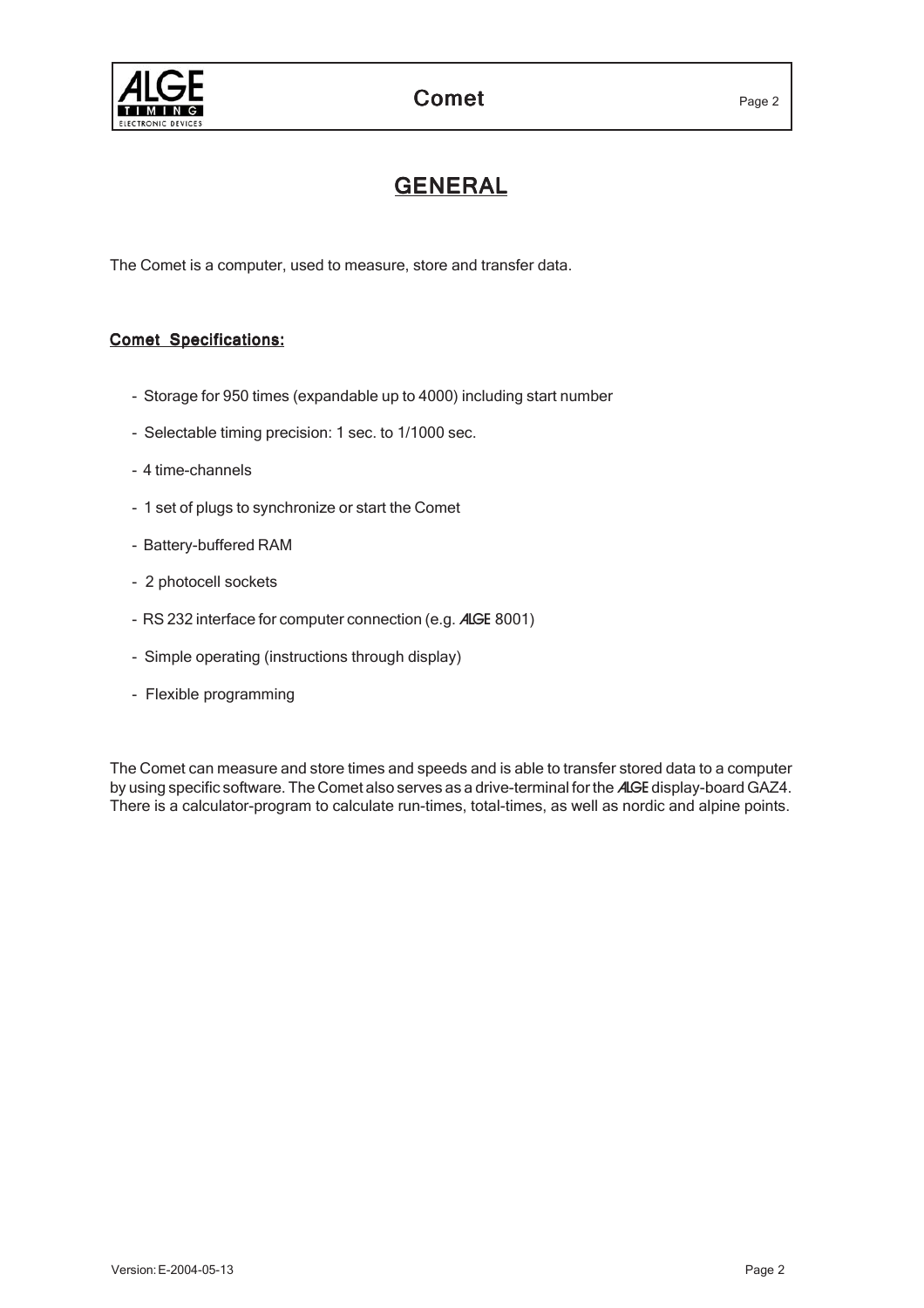

# POWER SUPPLY

The Comet can be run with batteries, NiCd rechargeables (optional) or with external supply.

# Batteries:

4 alkaline mignon batteries R 6; 2 Ah Working time with fully charged batteries:

| Temperature in °C    | $+20^\circ$ |      | $-20^\circ$ |
|----------------------|-------------|------|-------------|
| Comet                | 60 h        | 53 h | 46 h        |
| Comet + 1 photocell  | 33h         | 29h  | 26h         |
| Comet + 2 photocells | 15 h        | 13h  | 11h         |

# **NiCd Rechargeables:**

4 NiCd accumulator mignon batteries R6; 0,5 Ah Working time with fully charged accumulators:

| Temperature in °C    | $+20^\circ$ |     | $-20^\circ$    |
|----------------------|-------------|-----|----------------|
| Comet                | 12 h        | 10h | 9h             |
| Comet + 1 photocell  | 7 h         | 6h  | 5 h            |
| Comet + 2 photocells | 5 h         | 4 h | 3 <sub>h</sub> |

Charging of the NiCd accumulators: with ALGE charging set PS12

#### **Charging time:** about 14 hours

Attention: If you choose to replace the alkaline batteries with NiCd accumulators, please contact your ALGE representative for minor, but important adjustments.

> Please respect the environment. Return your batteries to a recycling station or dispose of them in another proper manner!

# External Power Supply:

With a 12 Volt car-battery or an ALGE charging set PS12. Connect the power source.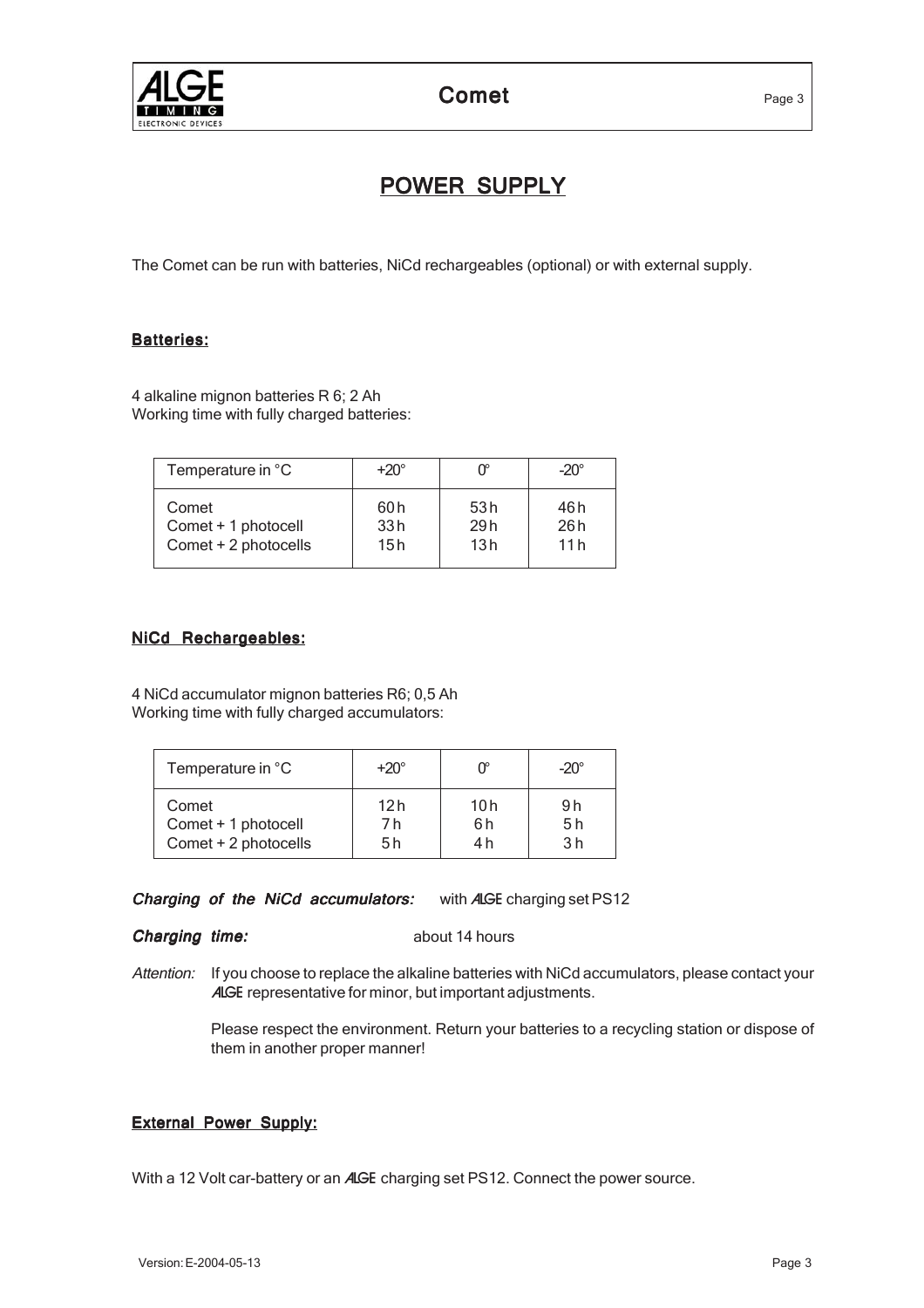



# SYNCHRONIZATION OF SEVERAL TIMERS

If several timers are used at the same time (e.g. TdC8001, Comet and Start Clock) all the timers have to be synchronized ( started at the same time) before the start.

- Connect all timers with cable 004
- Feed in the same time (synchron time) to all timers
- Start all the timers by pressing button "A" on the Comet
- All timers are ready for operation!

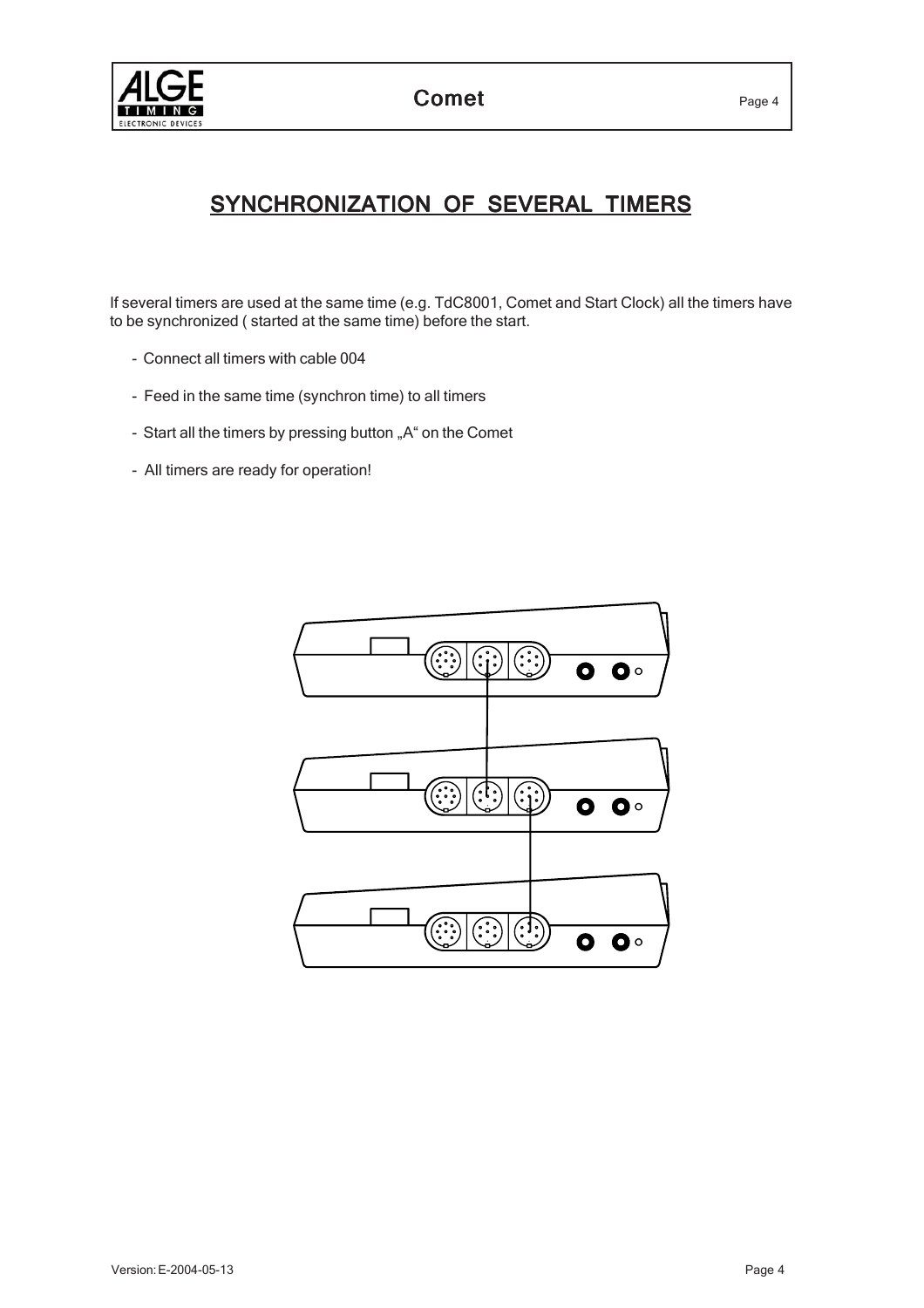

# TECHNICAL DATA

| <b>Measuring range:</b>     | 23 h 59 min. 59,999 sec.                                                         |
|-----------------------------|----------------------------------------------------------------------------------|
| Accuracy:                   | +/-0.005 sec./h at $20^{\circ}$ C<br>$+/- 0.05$ sec./h at -15 to 50 $^{\circ}$ C |
| <b>Quartz frequency:</b>    | 9,216 MHz                                                                        |
| <b>Working temperature:</b> | $-20$ to $45^{\circ}$ C                                                          |
| Storing temperature:        | $-40$ to 65 $^{\circ}$ C                                                         |
| <b>Memory:</b>              | 950 times standard,<br>expandable up to 4000 times                               |
| <b>Operating keys:</b>      | foil-keyboard with 16 keys                                                       |
| Display:                    | 2 x 16 sign display                                                              |

Connection System:

| Connection System:                                   |                                                                                                                                                                                                                                                           |
|------------------------------------------------------|-----------------------------------------------------------------------------------------------------------------------------------------------------------------------------------------------------------------------------------------------------------|
|                                                      | $\begin{pmatrix} 2 & 3 & 3 \ 4 & 6 & 6 \ 1 & 6 & 0 \end{pmatrix}$<br>$r_{\rm e}$<br>$\check{6}$ o <sup>4</sup><br>2ه<br>10 <sup>°</sup><br>$\circ$ 1)<br>$\circ$ 5<br>05 <sub>1</sub><br>Start                                                            |
| control line RTS _______________<br>control line CTS | $\mathcal{L}_{3}$<br>$\left($ з $\right)$<br>common ground $\frac{1}{1}$<br>input start 2 $\qquad \qquad (2)$<br>$\mathbf{F}(\mathbf{z})$<br>stop 1 (key C) $(6)$<br>ြ)<br>stop 2 $\qquad \qquad \qquad (5)$<br>(5)<br>$\bigcirc$<br>(4)<br>$\widehat{A}$ |
| Internal power supply:                               | 4 alkaline mignon batteries standard, 4 NiCd rechargeables, optional                                                                                                                                                                                      |
| External power supply:                               | 12 V battery, ALGE PS12                                                                                                                                                                                                                                   |
| Power consumption:                                   | 27 mA to 33 mA (internal power supply), additional 25 mA per photocell (if<br>supplied by Comet)                                                                                                                                                          |

Charging time with built-in NiCd-accumulators: about 14 hours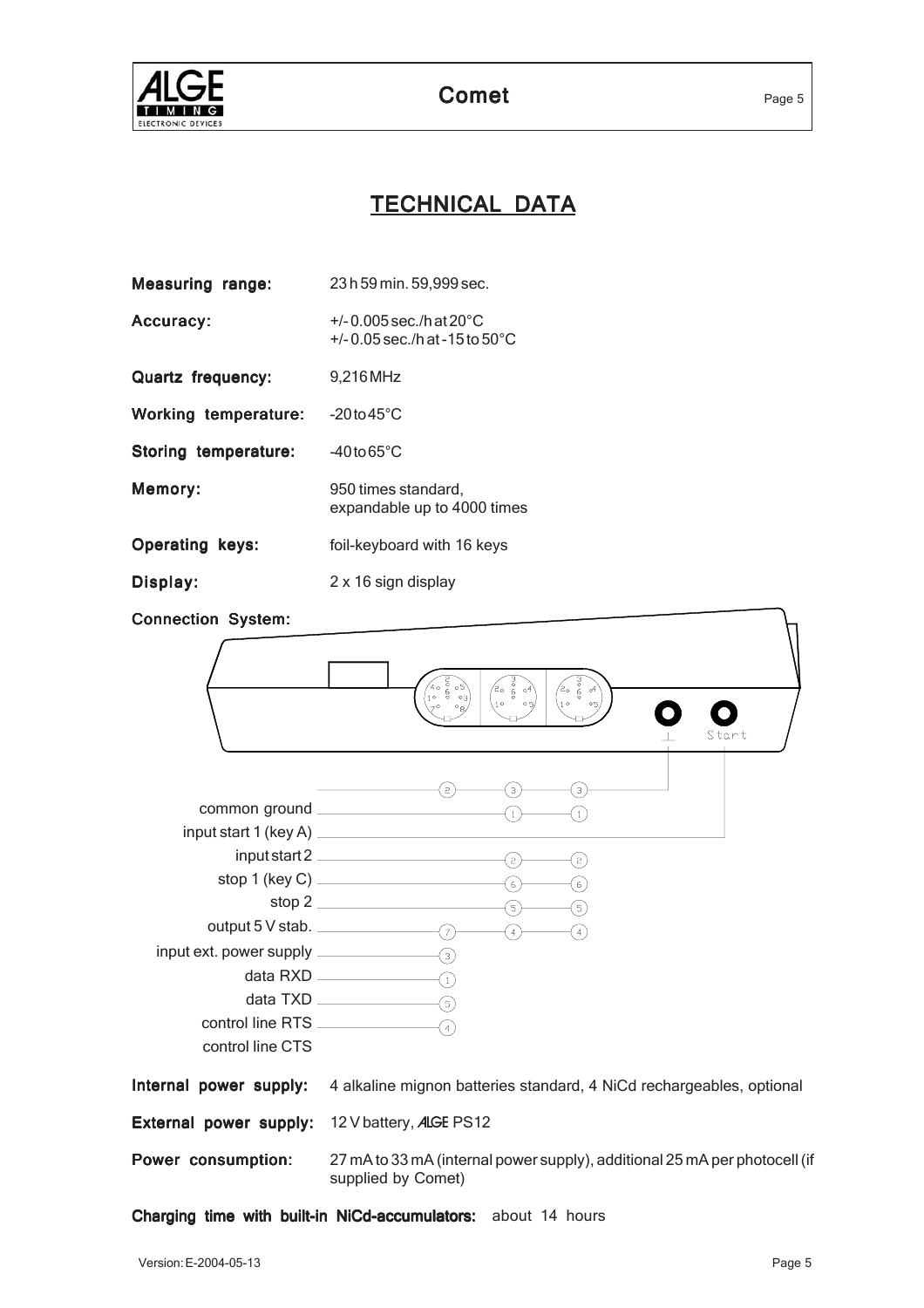

# Comet Page 6

# SERIAL INTERFACE:

Asynchronous serial communication interface, compatible to V.24 and RS 232.

| Voltage level:               | $+/- 5V$<br>Comet output<br>allowable input level +/-12V                                                             |  |
|------------------------------|----------------------------------------------------------------------------------------------------------------------|--|
| Transfer format: 1 start bit | 8 data bit<br>1 stop bit<br>no parity bit                                                                            |  |
| Handshake:                   | hardware handshake (connect RTS to CTS if handshake is not necessary)<br>X-ON/X-OFF handshake (as an option)         |  |
| Transfer rate:               | 2400 Baud standard<br>4800 Baud as an option                                                                         |  |
| Data format:                 | standard 23 byte data, LF, CR                                                                                        |  |
|                              | data: 8 bit ASCII (MSB always one)<br>LINE FEED (0A hexadecimal)<br>LF: I<br>CARRIAGE RETURN (0D hexadecimal)<br>CR: |  |

## Interface description and format:

| 2 | TXD<br><b>GND</b> | transmit data<br>ground | output     |                              |
|---|-------------------|-------------------------|------------|------------------------------|
|   |                   |                         |            |                              |
| 3 | <b>RXD</b>        | receive data            | input      |                              |
| 4 | <b>CTS</b>        | clear to send           | input      | (other device ready to send) |
| 5 | <b>RTS</b>        | request to send output  |            | (Comet ready to receive)     |
| 6 | 6                 | start line 1            | in-/output | (start line for stopwatch)   |
| 7 | $6-15$ VDC        | power supply            | input      |                              |
| 8 |                   | not connected           |            |                              |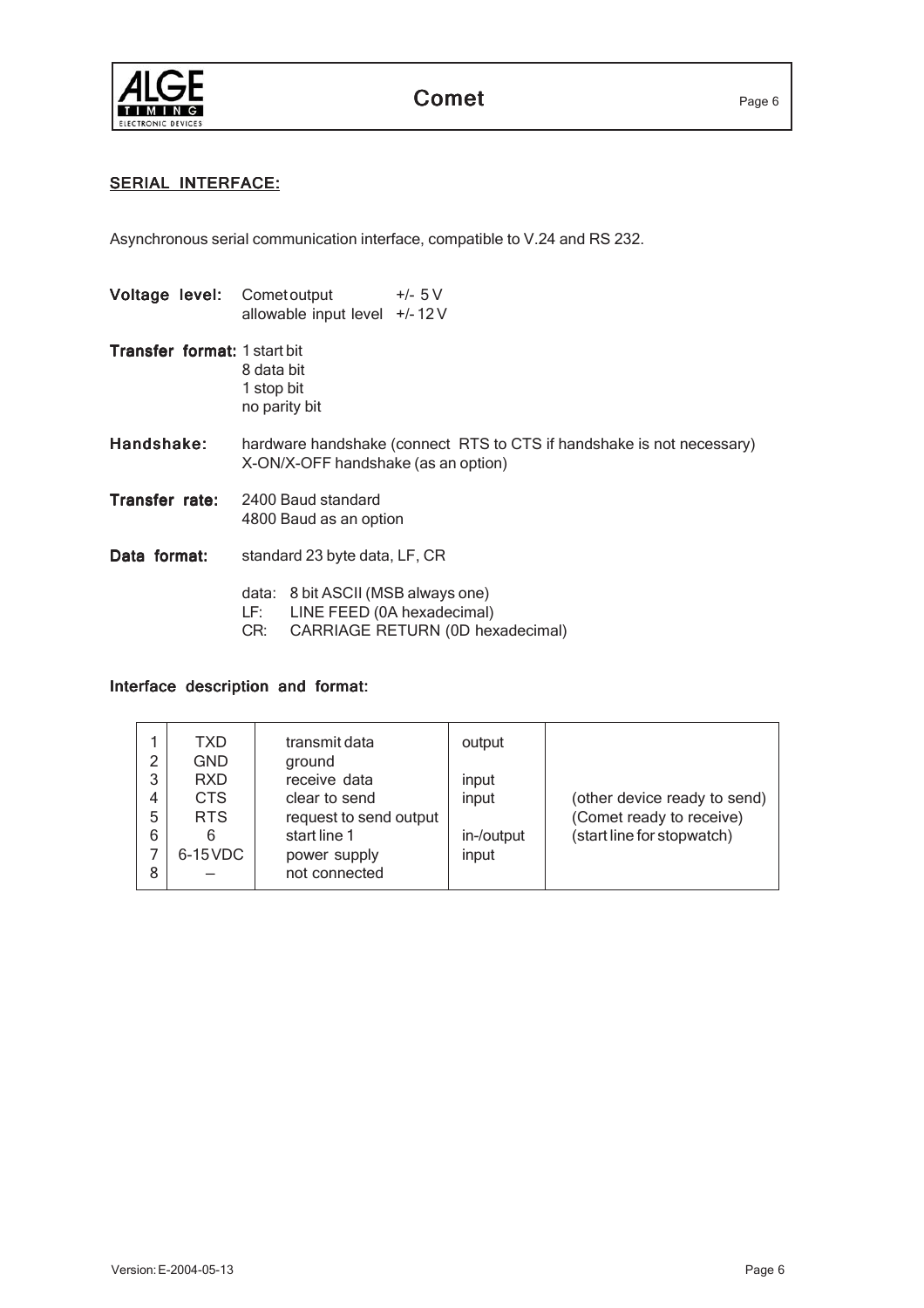

# CONNECTION CABLES FOR THE COMET

## Start cable:

| 000    | two core start cable (e.g. for startgate)         |
|--------|---------------------------------------------------|
| 002    | start cable for the photocell (with power supply) |
| 024-02 | start hand switch                                 |

## Stop cable:

| 001    | stop cable (final times)        |
|--------|---------------------------------|
| 003    | stop cable (intermediate times) |
| 020-02 | Stop handswitch                 |

#### Start and Stop cable:

015 start and stop cable

## Synchronizations cable:

004 for the synchronization of several timers

# Data transfer cable:

| 056-02    | data transfer Comet (Memotimer) - TdC 8001                   |
|-----------|--------------------------------------------------------------|
| $058 - 2$ | data cable and power supply for Printer P5-5                 |
| 064-01    | data transfer Comet - Comet                                  |
| 065-02    | data transfer Comet - Comet (with supply)                    |
| 066-02    | data transfer Comet - XT Computer 25pol female)              |
| 067-02    | data transfer Comet - AT Computer (9pol female)              |
| 030-10    | data from Comet to display board with supply                 |
| 060-10    | data from Comet to display board without supply              |
| 073-05    | data from Comet to videogenerator VG2                        |
| 075-10    | data from TdC8001 to Comet parallel display (without supply) |
| 076-10    | data from TdC8001 to Comet parallel display (with supply)    |

#### Display board cable:

030 ... data from Comet to GAZ4 with supply 060 ... data from Comet to GAZ4 without supply (two lead)

## External supply of the Comet:

005--2 external supply by a 12 V battery

# Cable code:

All cables come with a number consisting of three figures, with one or two hyphen in between followed by another number.

The first number gives you information about the sort of cable, the second number tells you the cable's length.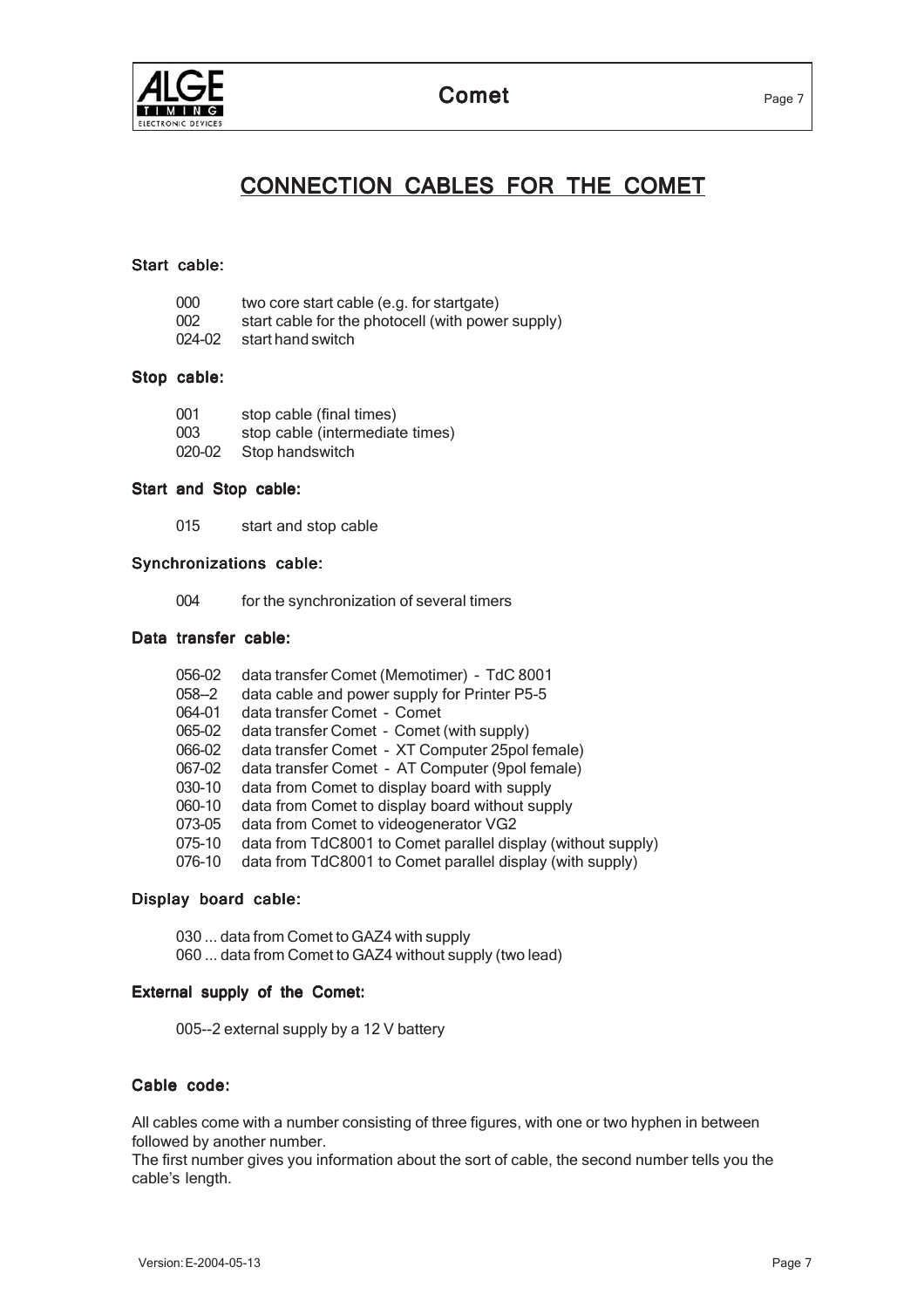

# COMET - CONNECTIONS

# Stopwatch:

- Socket 11: computer connection (RS 232 interface) ALGE printer P5-5 scanner
- Sockets 12: ALGE photocell ALGE manual button ALGE startmicrophone ALGE contact tape ALGE charging set PS12 ALGE Teledata RX
- Socket 13: **ALGE** startgate ALGE startmicrophone with SV4/SM

## Nordic or +/- Timer:

- Socket 11: computer connection (RS 232 interface) ALGE printer P5-5
- Sockets 12: ALGE photocell ALGE manual button ALGE Startmicrophone ALGE contact tape ALGE charging set PS12 ALGE Teledata RX
- Socket 13: **ALGE** startgate ALGE Startmicrophone with SV4/SM as output to Timer S4 or TdC8001 as output to relays (e.g. horn)

# Memotimer:

- Socket 11: computer connection (RS 232 interface) ALGE Printer P5-5 ALGE TdC8001 scanner
- Sockets 12: ALGE photocell ALGE manual button ALGE startmicrophone ALGE contact tape ALGE charging set PS12 ALGE Teledata RX
- Socket 13: **ALGE** startgate ALGE startmicrophone with SV4/SM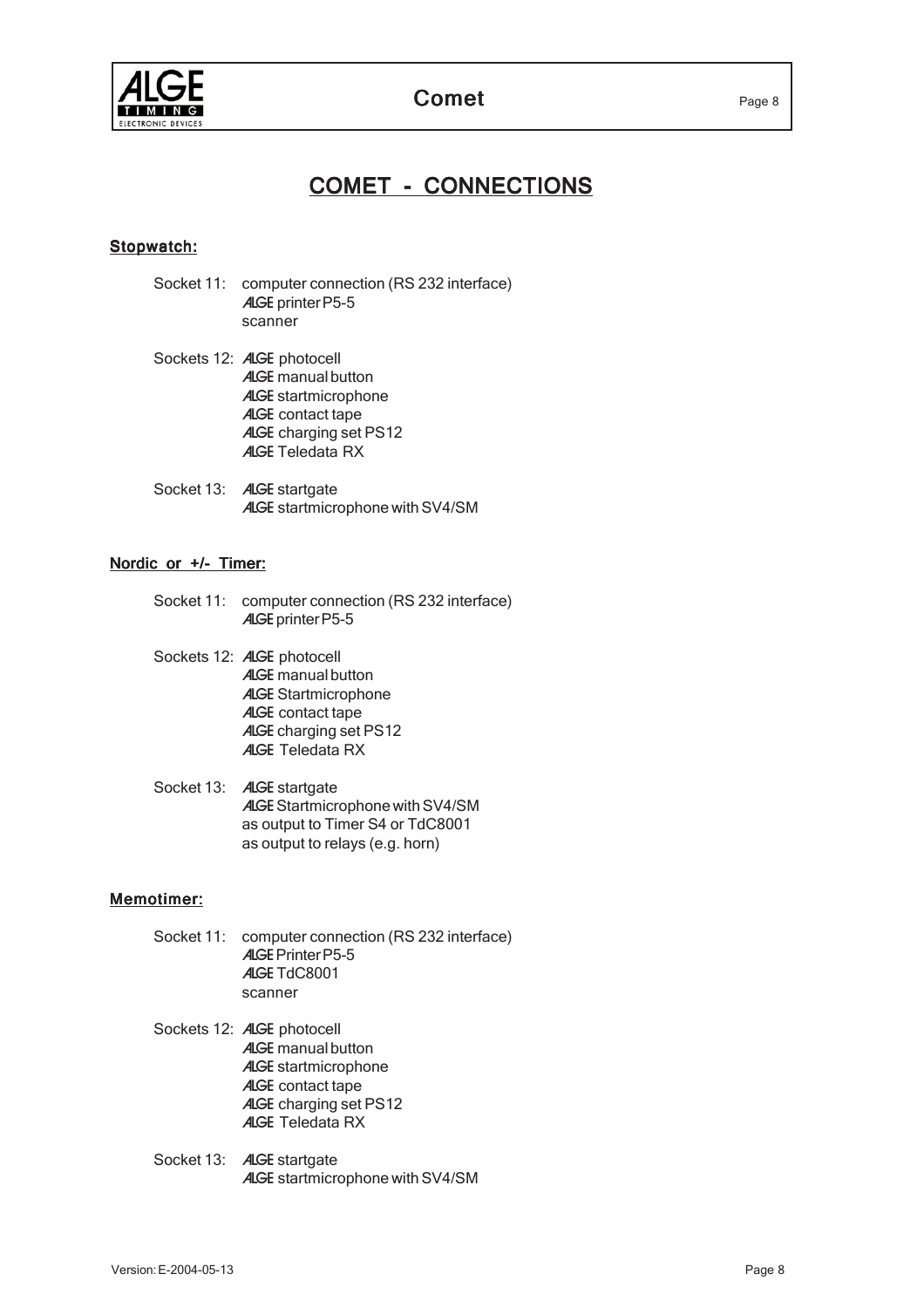

# Skitest:

| Socket 11: computer connection (RS 232 interface) |
|---------------------------------------------------|
| <b>ALGE</b> display board GAZ4                    |
| ALGE Printer P5-5                                 |

- Sockets 12: ALGE photocell ALGE manual button ALGE Startmicrophone ALGE contact tape ALGE charging set PS12 ALGE Teledata RX
- Socket 13: **ALGE** startgate ALGE startmicrophone with SV4/SM

# Calculator:

Sockets 12: ALGE charging set PS12

# Terminal:

Socket 11: **ALGE** Junction-box (for computer)

Sockets 12: ALGE charging set PS12

# Commander:

- Socket 11: **ALGE** display board
- Sockets 12: ALGE charging set PS12 ALGE manual button
- Socket 13: output to relays (e.g. horn)

## Game-Info and Football Score Board:

- Socket 11: **ALGE** display board
- Sockets 12: ALGE charging set PS12 **ALGE** button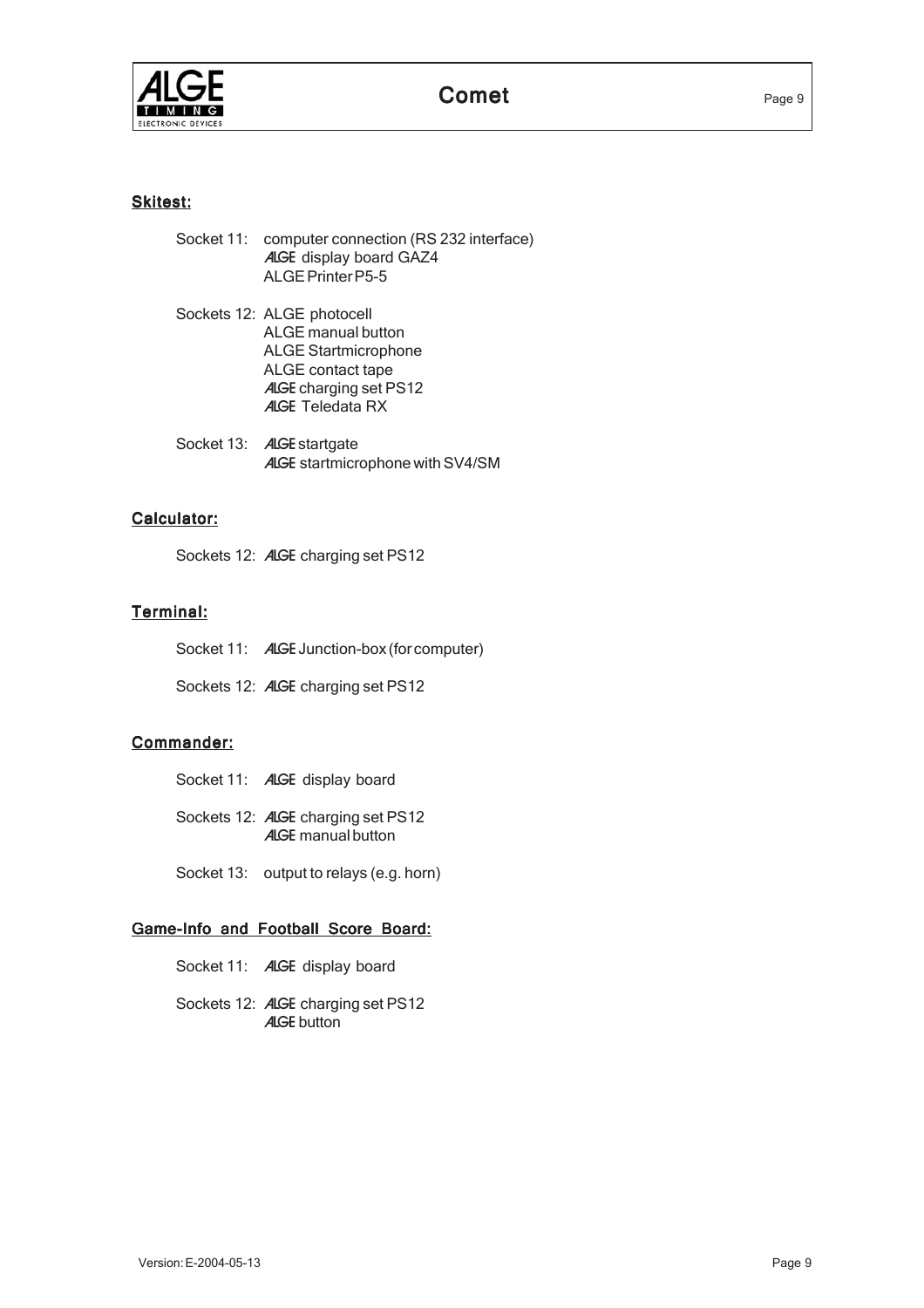

Comet Page 10

# COMET SOFTWARE

There is a large selection of COMET software to choose from. You can have a single program, or a combination of programs for your Comet.

# Ballspeed:

Measuring the speed of a ball (football, soccer,...) Combination software: - Memotimer, Commander, Calculator, Ballspeed, Game-Info, Terminal

### Bib Memory:

Stores the start numbers (manual input), later it is possible to transmit the numbers to a computer

# Calculator:

Calculation of heat times, total times, and of race points

- Combination software: Stopwatch, Memotimer, Commander, Skitest, Calculator - Memotimer, Commander, Calculator, Ballspeed, Game-Info, Terminal
	- Memotimer, Commander, Calculator, Speed, Game-Info, Terminal

#### Commander:

Numerical input for an ALGE display board (points, length, height)

- Combination software: Stopwatch, Memotimer, Commander, Skitest, Calculator
	- Memotimer, Commander, Calculator, Ballspeed, Game-Info, Terminal
		- Memotimer, Commander, Calculator, Speed, Game-Info, Terminal

#### Game-Info:

display of score and time on an ALGE display board Combination software: - Memotimer, Commander, Calculator, Ballspeed, Game-Info, Terminal Memotimer, Commander, Calculator, Speed, Game-Info, Terminal

# Parallel-Display:

Program to show the data from the timer display on a Comet (e.g. for speaker) Single software

#### Memoscan:

Wireless time measuring in time of day mode. Input of scanner is also stop impulse Combination software: - Memoscan, Stopscan